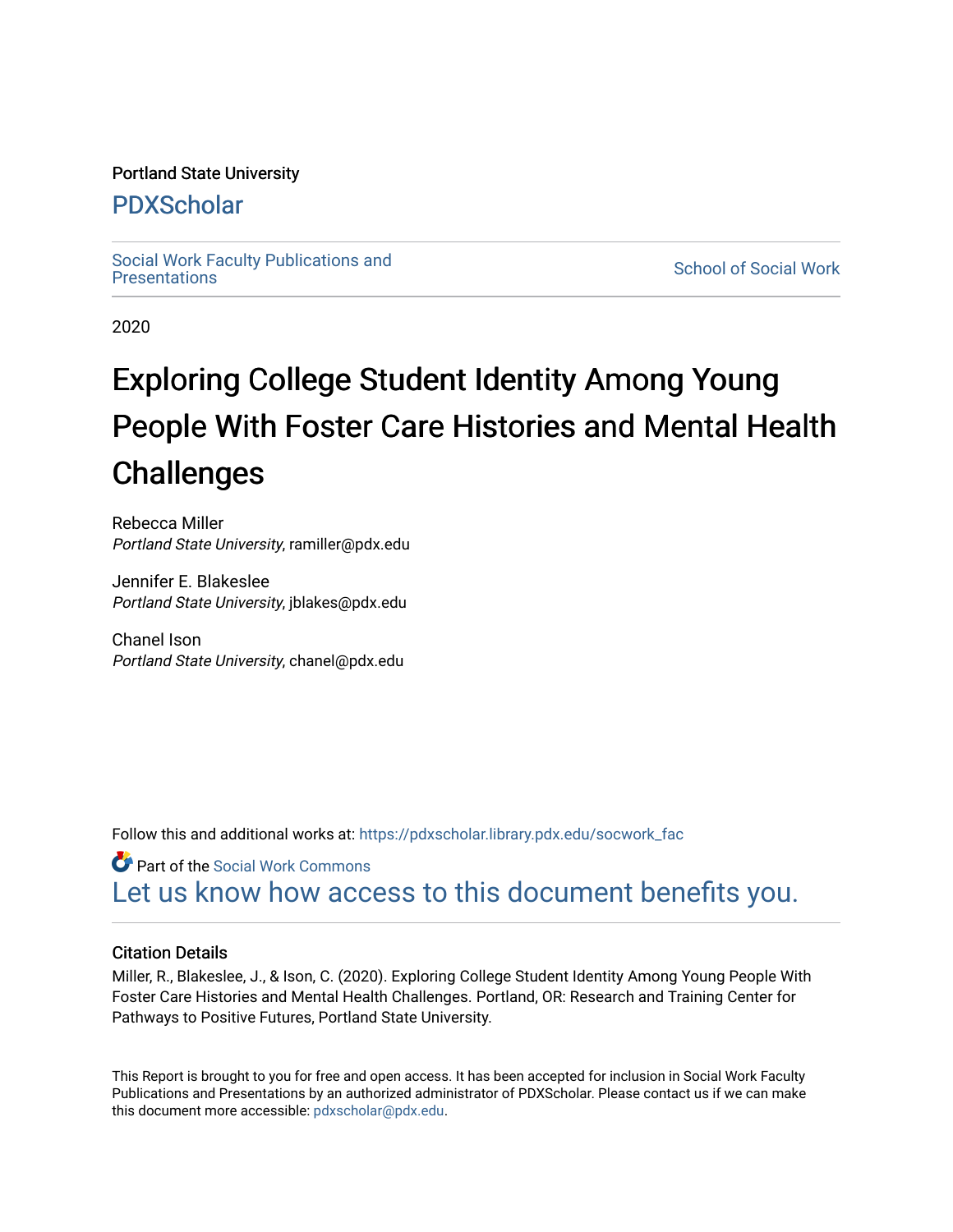

**Exploring College Student Identity Among Young People With Foster Care Histories and Mental Health Challenges**

There is growing awareness and focus on the mental health challenges faced by underrepresented student groups in postsecondary education, such as those from minority populations or lower socioeconomic status.<sup>1,2</sup> Young ad underrepresented student groups in postsecondary education, such as those from minority populations or lower socioeconomic status.1,2 Young adults with foster care histories are a known student population where elevated mental health difficulties may impact student identity development, academic performance, and college retention. Recent studies have shown that students transitioning from foster care can struggle with the psychological effects of past trauma as they move into and through post-secondary education.3,4 Further studies have shown that students with foster care histories have themselves identified mental health challenges during the transition from high school to college, noting the importance of access to appropriate mental health services and suggesting that mental health challenges that go unresolved could be a cause of students leaving school.<sup>5</sup>

Among those who do enroll in postsecondary education, students with foster care backgrounds have a 34% dropout rate compared to 18% among similar low-income and first-generation students,<sup>6</sup> and this relative dropout rate was more recently reported as 28% versus 12%.<sup>7</sup> Research also reveals that some college students with foster care histories may specifically struggle with self-reliance versus support-seeking when they reach campus<sup>3,4</sup> and may have difficulty finding resources that are responsive to their unique history and needs.<sup>8</sup> Such foster care-related experiences introduce potential tensions that may make it more difficult for these postsecondary students to develop an emergent student identity and persist towards graduation along a typical pathway.

*Mental health challenges that go unresolved could be a cause of students leaving school.*

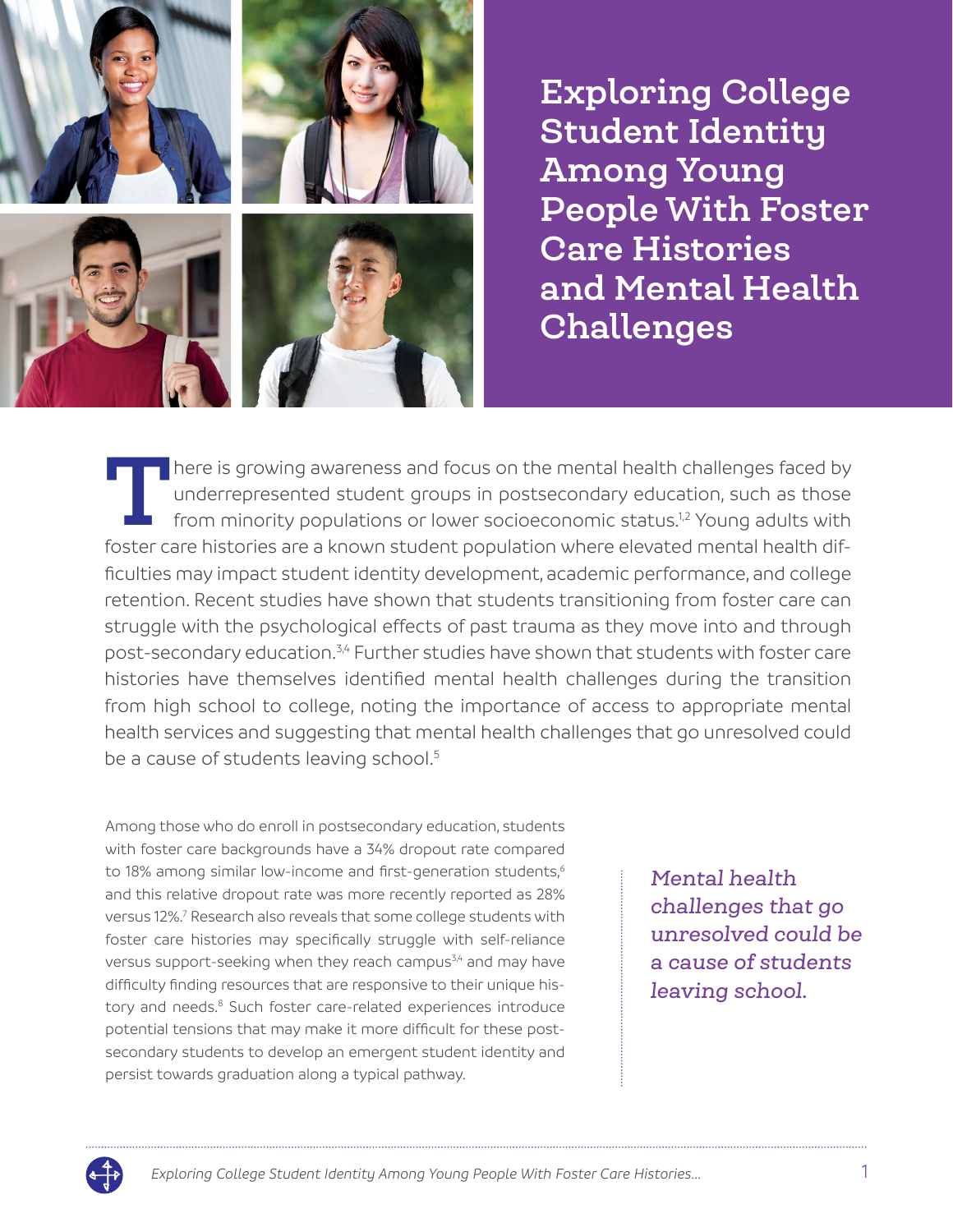### **The Current Study**

For this study, researchers from Pathways Research and Training Center at Portland State University explored the perspectives of college students with foster care histories and self-identified mental health conditions. Researchers aimed to better understand how the relationship between students' foster care identity and their newly forming student identities might impact academic success. We conducted interviews with students participating in the FUTURES intervention efficacy study, which evaluated the impact of a 9-month self-determination coaching program for students enrolled in their first two years of college at Portland State University, Portland Community College, or Mt. Hood Community College. Interview participants (N=18) were 72% female, 78% identified as non-white or mixed race, and 28% identified as LGBTQIA. The research team conducted thematic analysis of the interview transcripts by iteratively organizing inductive codes into broader themes and developing related findings. Four themes were developed related to the complexities of the foster student experience – including mental health challenges and other life stressors, and their impact on developing student identities in postsecondary education.



*A general lack of knowledge or inquiry about the foster care experience on campus was pervasive.*

### **Study Findings**

A large portion of the participants in our sample described *Feelings of Otherness*, or feeling "different," "weird," or like they "don't fit" as a result of having been in foster care, or talked about having related life experiences (such as moving between multiple foster placements in adolescence) that generally set them apart from other students. A general lack of knowledge or inquiry about the foster care experience on campus was also pervasive, with one student noting, "The majority of the professors don't understand [my lived experience]." Many students also recounted difficulty sharing their life story, or wrestling with their foster care identities and the fear of being singled out on campus, even when they needed assistance.

Another theme, *Stacking Stressors*, revealed that experiences of mental health stress, academic stress, and social stress were interconnected and difficult to separate from the participant perspective. Compounded problems, including past trauma or foster care related issues (e.g., not having family support or secure finances), could often conflict with new academic expectations. As one student put it, "College itself is very stressful, and then [not having] help to manage health stresses…it was so much."

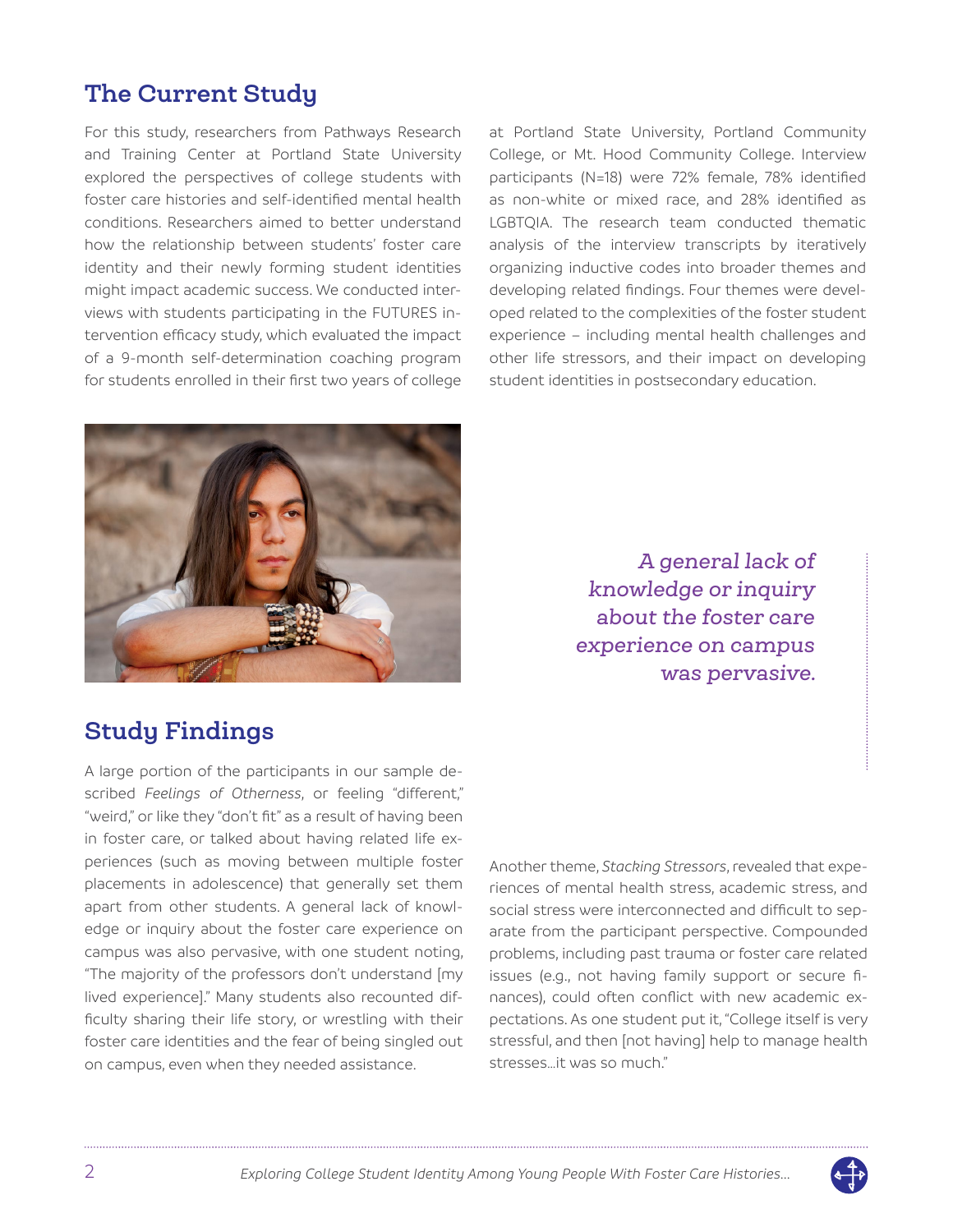### *The Four Themes*





*"The majority of the professors don't understand [my lived experience]."*





*"College itself is very stressful, and then [not having] help to manage health stresses…it was so much."*

Self-Reli<br>Vs. Supp<br>Seekir **Self-Reliance Vs. Support-Seeking**



*"[Y]ou don't tend to rely on others to...make your experience better."*

# 4**Student Experiences on Campus**



*"...Having people that we could relate to in the mental health center would be super useful."*

Many students also described confronting challenges related to the next theme, *Self-Reliance Versus Support-Seeking*. Some described self-reliance as a default strategy, a necessity, or an adopted mindset due to their experiences in foster care, with one student recounting "[Y]ou don't tend to rely on others to...make your experience better." Students described often relying only on themselves instead of seeking support from others, especially after campus resources (such as mental health services) had failed to adequately help them.

Participants also made several suggestions for *Improving Student Experiences on Campus*, asking for services that would support their foster care experiences and development of a new student identity, including more campus-based mental health services, and especially individualized support from people who understand their foster care identities and lived experiences. A student confirmed the benefit of having such tailored support available, saying, "I just think having people that we could relate to in the mental health center would be super useful."

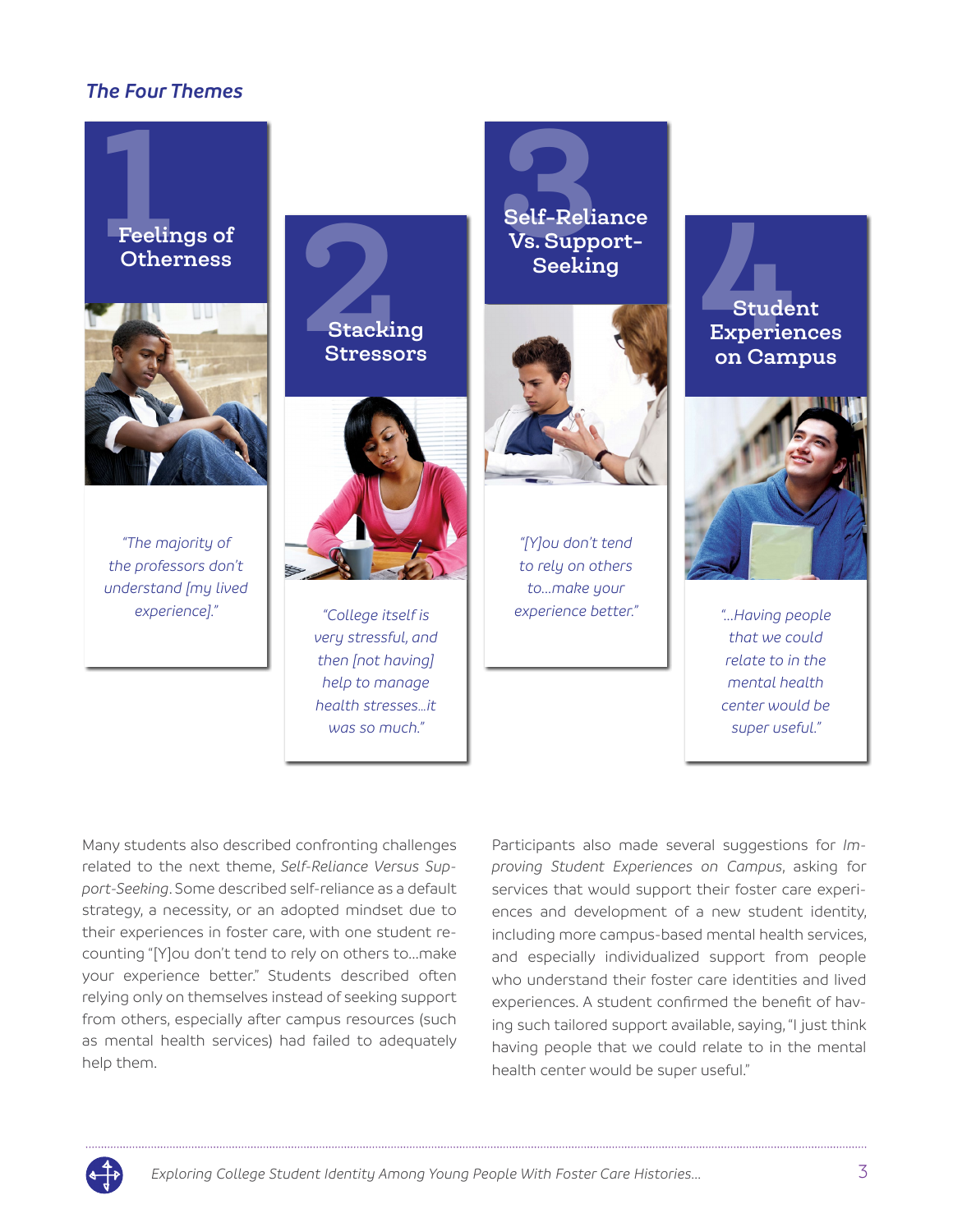### **Discussion**

Study participants make a case for improved campus-based services for students with foster care backgrounds to help with challenges related to compounding stressors in college, balancing self-reliance with help-seeking when needed, and developing interpersonal relationships that reduce feelings of otherness. Recommendations for improving student experiences include mental health services provided by people familiar with the lived experience of foster care, access to foster student-specific programs, and campus-wide efforts to improve the conditions for academic success in the face of difficult personal histories and mental health challenges.

Further, this study reveals that foster care-related identity and experiences likely play a critical role in a students' academic success. Our themes reinforce prior findings that these students may experience persistent mental health challenges related to their foster care involvement, which may inhibit college success if not specifically addressed.<sup>9,10,5,3,7</sup>

*Students were more likely to engage with campus-based services that are individualized and provided by support people — including faculty, staff, and counselors who understand their lived experiences.*

Our study also confirms both the potential tension of self-reliance versus interdependence among college students with foster care histories, as well as the related challenge of successfully finding support that attends to their specific lived experiences and present needs.<sup>8</sup> Students in this study were more likely to engage with campus-based services that are individualized and provided by support people – including faculty, staff, and counselors – who understand their lived experiences and foster care background and thus offer a "safe" and trustworthy resource to explain their personal story to or to develop a relationship with as they navigate college challenges.

### **Implications and Next Steps**

Our findings suggest that campus decision-makers review available student resources as they relate to mental health support and specific services for foster students, and consider the development of dedicated programming, including consistent direct outreach, and connections to similar peers, near-peer mentors, academic advisors, advocates, and mental health specialists. In evaluating one such dedicated college support program, 77% of student participants responded that the support provided was so helpful they "can't graduate without it."<sup>11</sup> Improved understanding from

both a whole-campus and individual staff/faculty perspective could reduce feelings of otherness and help build a supportive sense of place to cultivate students' academic identities, while also honoring the complexities and needs of their foster care identity. Further, considering academic success through the lens of developing college student identities reveals areas for new or renewed focus in supporting the integration of foster care identity and experiences, including related mental health challenges, within the larger process of emergent college student identity.